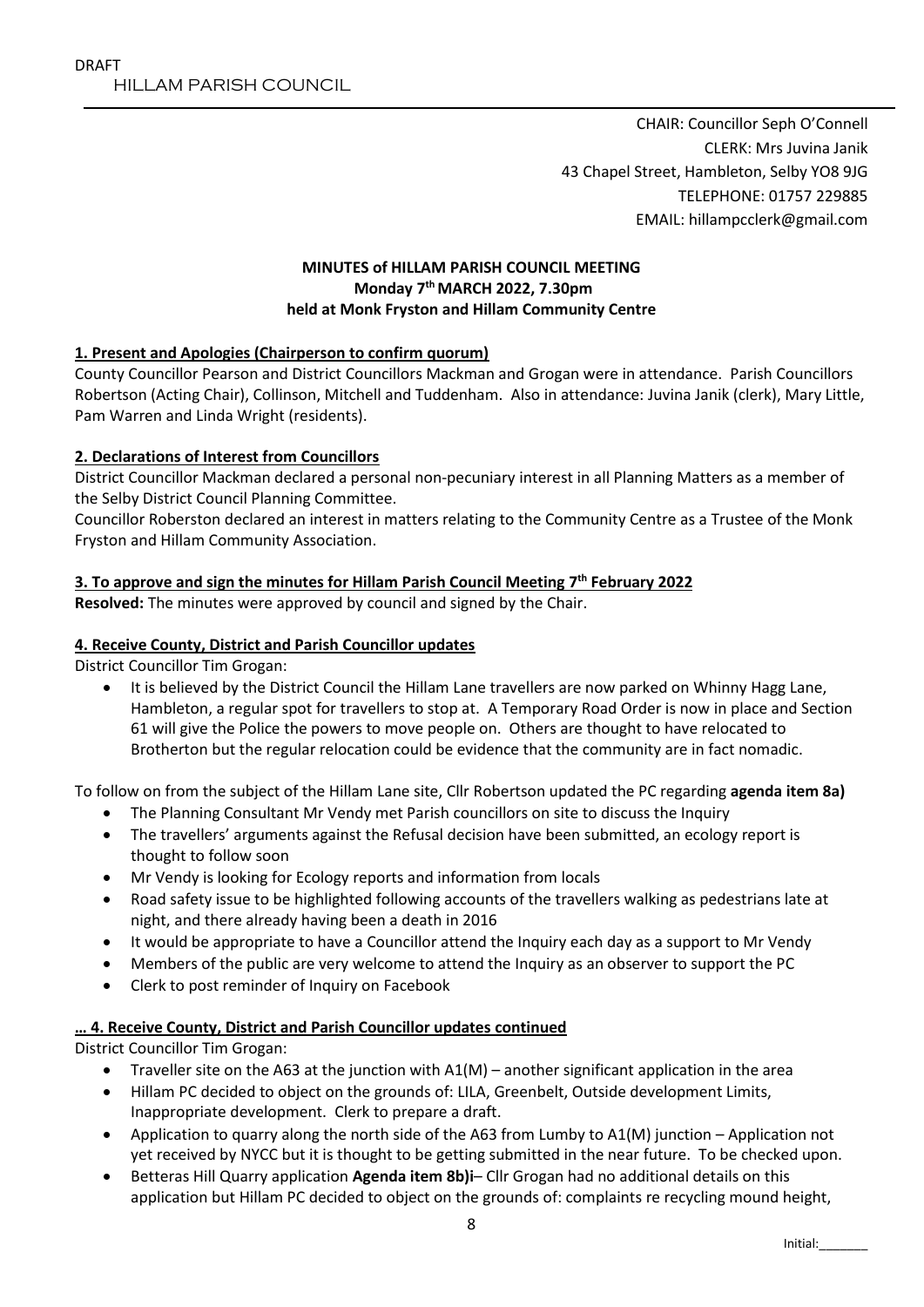DRAFT

what is being recycled, associated noise, already been granted 2 extensions. Clerk to prepare a draft response.

 Fly-tipping – covert cameras have resulted in conviction and a £4k fine. The cameras are mobile and placed in fly-tipping hotspots. Request from Pam Warren for camera at Fairfield Lane, Cllr Grogan will follow this up and also in the Layby on the A162.

County Councillor Pearson:

 Councillor Pearson will not be representing Selby West from May due to the reorganisation District Councillor Mackman:

- Local Government reorganisation is in progress and the devolution Deal is a work in progress
- The Stautory Consultations for the New Local Plan have been delayed to enable the elections to take place in May
- Selby Station Gateway Transforming Cities Fund project is on target to secure a land parcel which will see the redevelopment and improvement of the area in and around the train station.

Councillor Tuddenham:

 The Joint Burial Committee has agreed to provide watering cans of water only, as a way to stop people using the water from the cemetery tap for household use

# **8. Planning continued…**

b) Applications to review

- i. [NY/2022/0021/73](https://onlineplanningregister.northyorks.gov.uk/register/PlanAppDisp.aspx?recno=11488) | Variation of condition no. 1 of planning permission ref. C8/2012/0147/CPO to extend the time limits for the completion of landfill and recycling operations |Betteras Hill Quarry, Brotherton Road, Monk Fryston/Hillam. **Resolved:** Object as previously discussed at Item 4.
- ii. [2022/0113/FUL](https://public.selby.gov.uk/online-applications/applicationDetails.do?keyVal=R6MAE6NX0C000&activeTab=summary) | Conversion of barn into dwelling and erection of detached garage | Barn To Rear Of Holly House Chapel Street. **Resolved:** No observations.
- iii. [2022/0127/HPA](https://public.selby.gov.uk/online-applications/applicationDetails.do?keyVal=R6Q7PONX0C000&activeTab=summary) | Two storey side extension and single story rear extension | 24 Hillside Close
- iv. [2022/0144/REM](https://public.selby.gov.uk/online-applications/applicationDetails.do?keyVal=R6ZAW1NX08600&activeTab=summary) | Reserved matters application including appearance, landscaping, layout, scale and access of approval 2020/1142/OUT | Brooklands, Betteras Hill Road. **Resolved:** No observations.
- v. [2022/0151/HPA](https://public.selby.gov.uk/online-applications/applicationDetails.do?keyVal=R6ZREANX08600&activeTab=summary) | Two storey front and side extension with render to facades, raised patio area, replacement of existing conservatory with single storey extension and alterations and additions to fenestrations | 1 Lilac Oval. **Resolved:** No observations.
- vi. Additional comments for other Planning Applications as per discussion at Item 4.
- c) Notices of Decision:
	- i. 2021/1433/COU Hillam Grange Livery | Granted
- d) Miscellaneous Planning updates as discussed at item 4.

### **5. Receive information regarding the Parish Elections to be held in May**

Defered until after the meeting when clerk will distribute nomination forms for those wanting to stand.

#### **6. To receive Jubilee Committee updates and approve Hillam PC actions where necessary Resolved:** Deferred

### **7. Finance:**

a) To approve the financial reconciliation for February 2022 **Resolved:** The reconciliation and statements were compared and the summary was approved by Council.

| <b>RESERVE ACC CASHBOOK</b>                     |          |                 |  |                 |  |                                                |          |  |
|-------------------------------------------------|----------|-----------------|--|-----------------|--|------------------------------------------------|----------|--|
| <b>OPENING</b><br><b>BALANCE:</b><br>25.01.2022 |          | <b>RECEIPTS</b> |  | <b>PAYMENTS</b> |  | <b>CLOSING</b><br><b>BALANCE:</b><br>24.2.2022 |          |  |
|                                                 | 1,230.68 | f               |  | f               |  | f                                              | 1,230.68 |  |
| BANK STATEMENT: 24.2.2022                       |          |                 |  |                 |  | $\mathbf{f}$                                   | 1,230.68 |  |